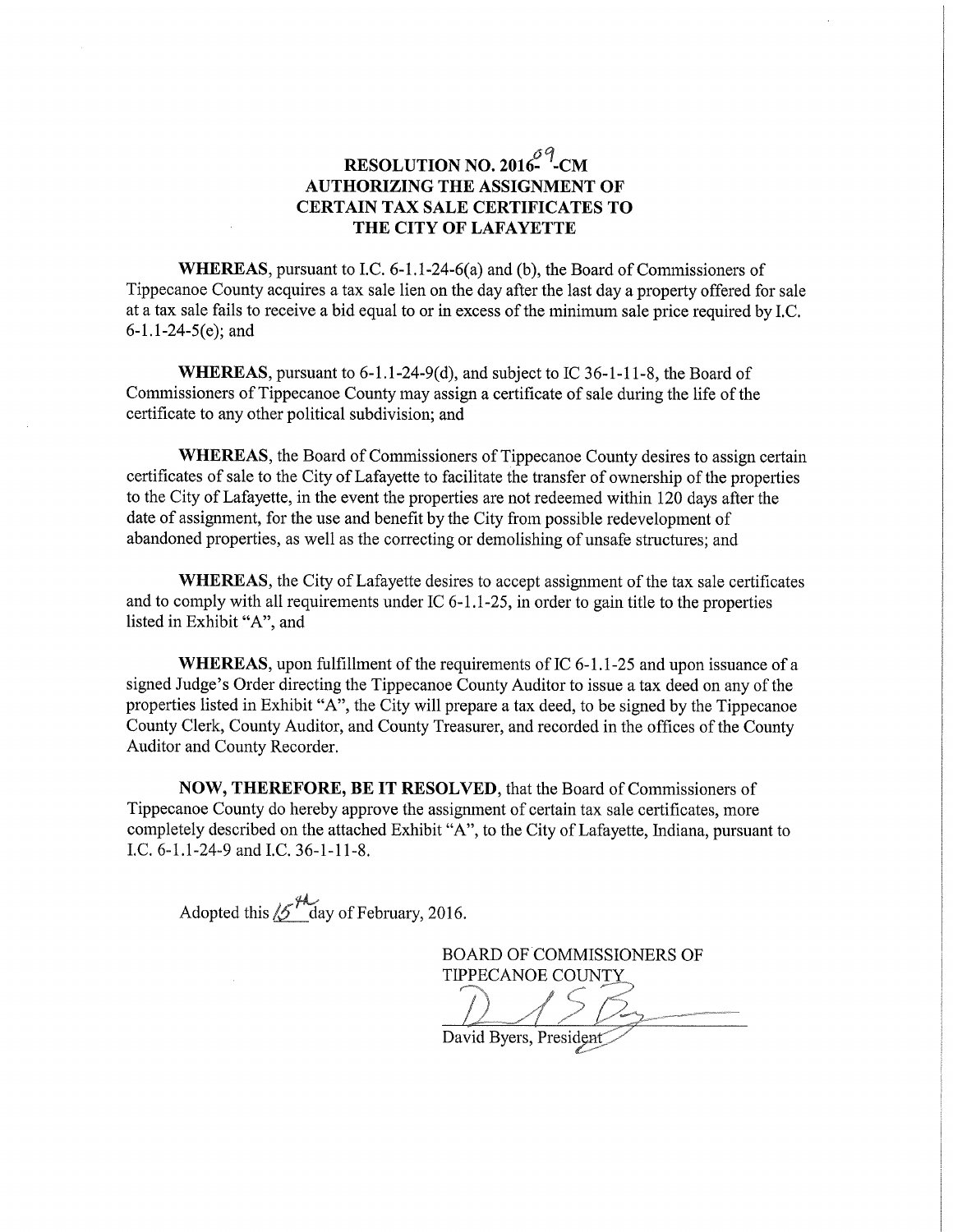Tracy Brown, Vice-President  $PM$ ヽ Mr Washington

ATTEST: Bob Platenga, Auditor of Tippecanoe County